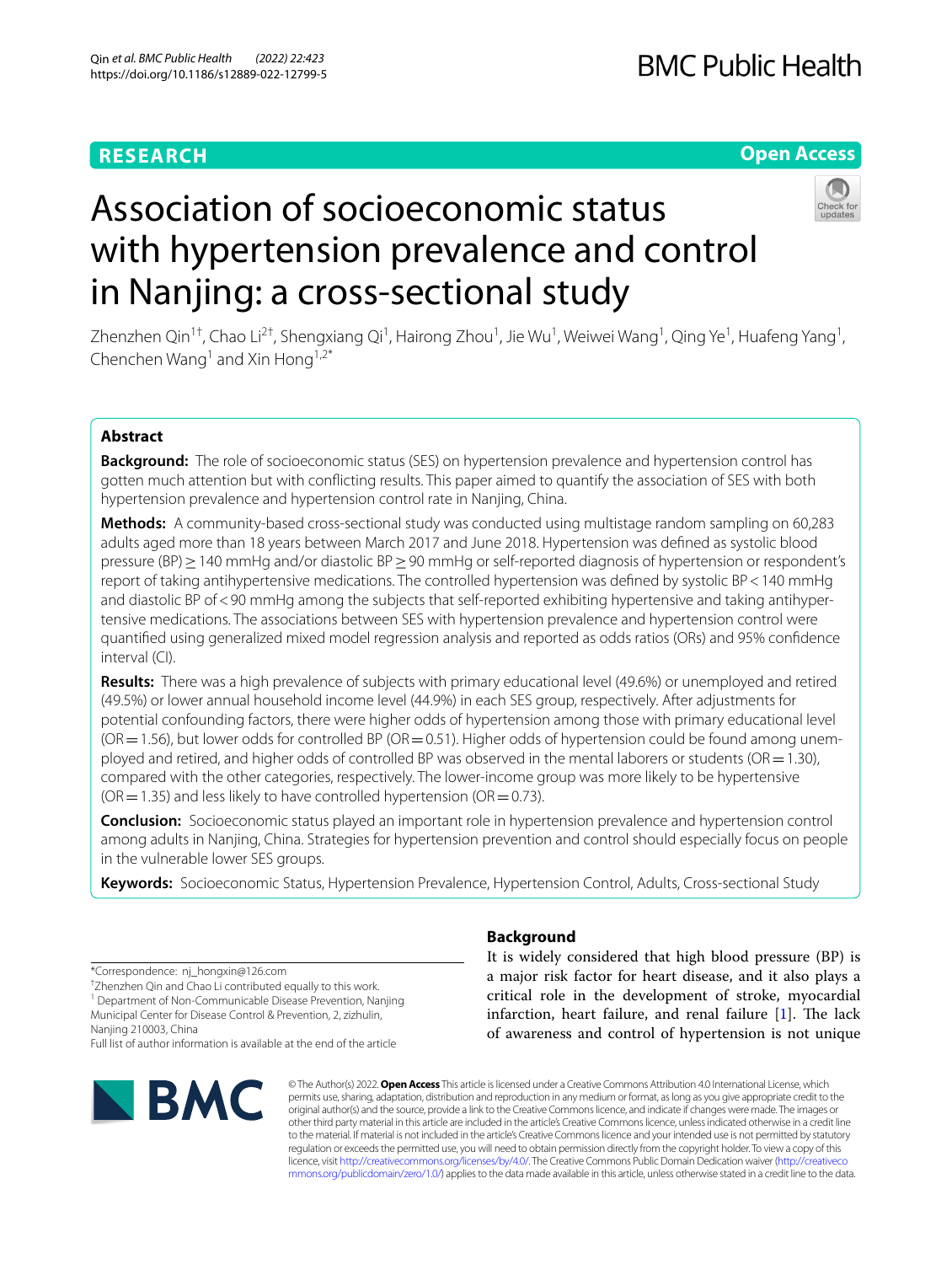to China. Globally, hypertension prevalence is markedly witnessed a gradual increase [\[2](#page-8-1)]. During the past decades, with the demographic transformation and lifestyle change, China's economy and society have experienced rapid improvement, which has had a huge impact on the health of the population [[3\]](#page-8-2). In recent years, the number of people exposed to metabolic and behavioral risk factors has perceptibly increased  $[4]$ . The latest report on cardiovascular diseases (CVDs) in China issued that 25.2% of Chinese adults (approximately 270 million) sufered from hypertension, but the patients had little awareness on hypertension-related knowledge, for example, the diagnostic criteria, the treatment rate, the control rate, risk behaviors and so on [[5\]](#page-8-4). It follows then that hypertension has been a substantial public health problem in China.

The cause of hypertension remains largely unknown, and it is thought to involve genetic, old age, males, obesity, unhealthy lifestyle such as insufficient physical activity (PA), excess sodium intake, and several environmental factors, including the more dramatic socioeconomic status (SES) [[1](#page-8-0), [6](#page-8-5)]. Extensive researches have been widely conducted on SES inequalities for the prevention and control of hypertension, and some of the results are controversial [[1,](#page-8-0) [6](#page-8-5)[–13\]](#page-8-6). More than that, a large number of studies concerning the infuence of a single factor of SES on hypertension, reported diferences in prevalence and control of hypertension by diferent dimensions of SES [\[10](#page-8-7)[–15\]](#page-8-8). Much more researches are strongly needed to identify the infuence of multiple markers of SES (educational attainment, occupational status, and annual household income) on the prevention and control of hypertension.

In this context, we evaluated the association between the three indicators of SES and hypertension prevalence and hypertension control and operating across gender levels in a large number of samples of adults aged over 18 years in Nanjing, China.

# **Methods**

## **Study design and sample approach**

A community-based cross-sectional survey was conducted in Nanjing, China between March 2017 and June 2018. In this study, a multistage sampling approach was used to select participants. Firstly, fve from twelve districts were randomly selected. Secondly, four administrative streets were randomly chosen through the method of probability proportional to size (PPS) from each selected district. Thirdly, three communities were randomly chosen using PPS from each selected administrative street. Then, one residential group with at least fifty households was chosen from each selected community. Lastly, one person was selected through the application of Kish Grid Sampling from each household. Permanent residents staying more than 6 months aged over 18 years were eligible to participate, excluding pregnant women and those with mental disorders. According to the age composition ratio of the data from the Sixth National Population Census of Nanjing in 2010, the sample numbers of diferent genders and age groups were calculated to ensure the feasibility of the study. Ultimately, a total of 60,283 adults were recruited to our study.

The study was approved by the Ethics Committee of Nanjing Center for Disease Control and Prevention. Each participant received an information leafet about the study and signed informed consent. An on-site physician would present and explain the study to all participants.

## **Measurements**

The investigation content includes a questionnaire survey, body measurement, and laboratory testing. The onsite survey phase is an effort involving live, face-to-face interviews and anthropometric measurements, together with the administration of a questionnaire by trained interviewers. The standard questionnaire, which was designed based on the questionnaire of the China Adult Chronic Disease and Nutrition Surveillance (CACDNS) that was carried out every three years in China [\[16](#page-8-9)], contains information about the basic personal information (age, gender, marital status, education level, occupation type, family income, etc.), the prevalence of behavioral risk factors (smoking, alcohol consumption, diet, physical activity), family history of hypertension, etc.

Anthropometric measurements include weight, height, and blood pressure. Bodyweight and height were measured in the fasting state in the early morning. Face-to-face measurement procedures were based on standard protocols. All measurements were conducted by the trained investigators. A standardized scale (RGZ-120/160, I Wish Corporation, China) was used to measure body weight and height to the nearest 0.1 kg and 0.1 cm, respectively, with the height and weight scale placed on a horizontal hard-foor surface. Weight was measured with subjects in light clothing and height was measured with subjects barefooted and his/her back facing toward the pole of the height scale, simultaneously. Then, body mass index(BMI) was calculated by dividing weight in kilograms by height in meters squared( $\text{BMI} = \text{kg/m}^2$ ). Sitting BP was measured three times by investigators using an electronic sphygmomanometer (HBP-1300, Omron Corporation, Japan) to the nearest 1 mm of mercury (mmHg), with at least 1-min of rest sitting on a chair with one arm supported at the right atrial level and with the other arm placed on the arm support of the chair. All participants were suggested to avoid strenuous exercise, feeding, cafeine, and smoking within 30 min and were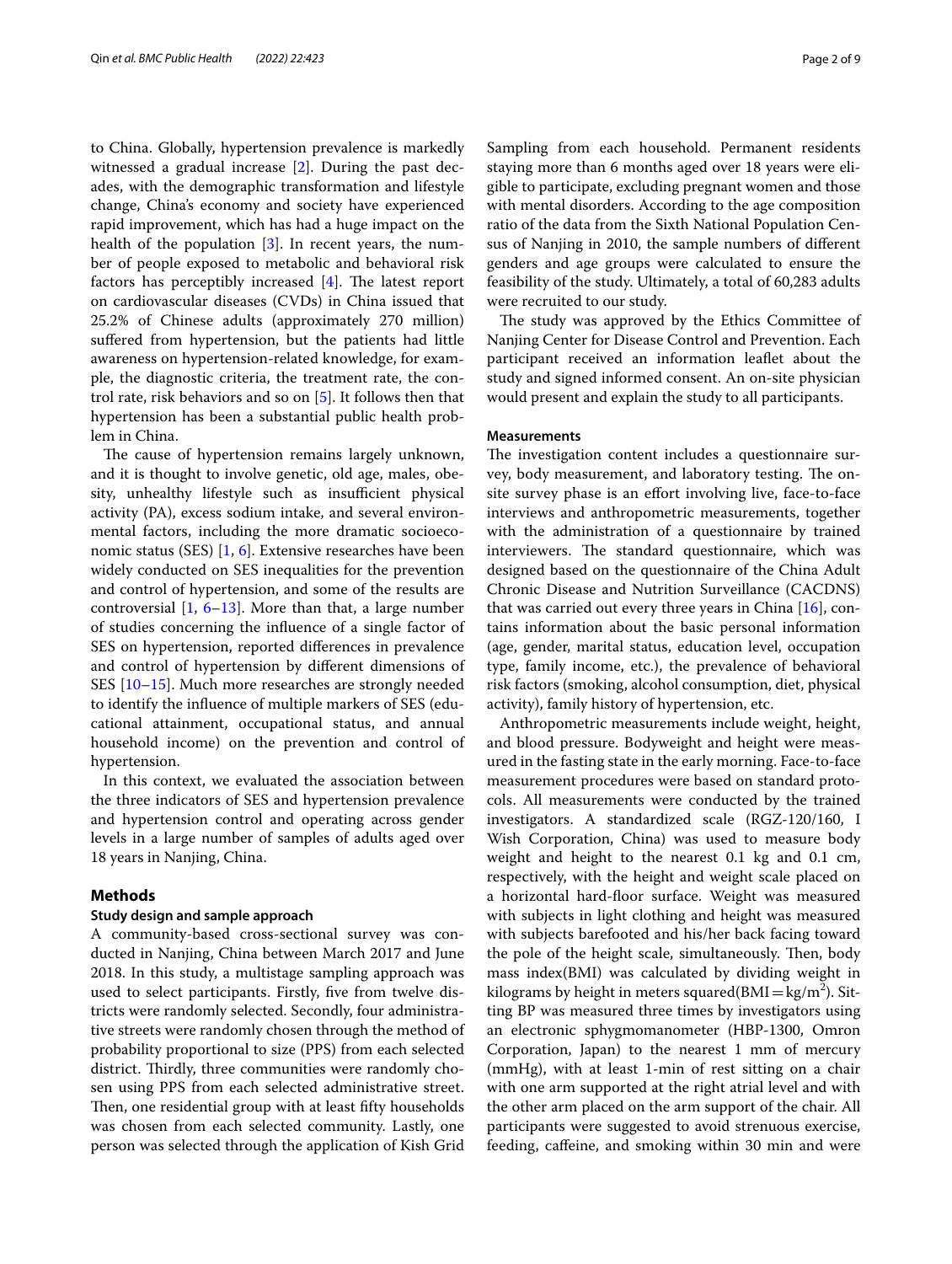seated at least 5 min quietly before BP measurement. The mean BP level of the latter two measurements was calculated and used for the analysis.

The 5 ml fasting venous blood sample was obtained from each participant to estimate the parameter of the serum lipid metabolism including serum levels of triglycerides, total cholesterol, high-density lipoprotein cholesterol, and low-density lipoprotein cholesterol, which were detected by a full-automatic biochemical instrument (BS-800, Mindray Corporation, China) in certifed medical laboratories.

## **Study variables**

# *Outcome variable*

The outcomes we examined were hypertension prevalence and controlled hypertension. Hypertension was defined as systolic  $BP \geq 140$  mmHg (millimeters of mercury) and/or diastolic  $BP \geq 90$  mmHg or self-reported diagnosis of hypertension or respondent's report of taking antihypertensive medications  $[17]$  $[17]$ . The controlled hypertension was defned by systolic BP<140 mmHg and diastolic BP<90 mmHg among all the subjects that selfreported exhibiting hypertensive and taking antihypertensive medications.

## *Explanatory variable*

SES was treated as the independent variable. Socioeconomic status is one of the most widely studied concepts in the social sciences. Several measurements of socioeconomic status have been proposed. However, the most commonly included quantifcation are family income, educational attainment, and occupational status. In our study, we collected three factors (education attainment, occupational status, and annual household income) as components of our participants' socioeconomic status (SES). The relevant question such as "What's your high*est degree?*" was designed in our questionnaire to collect information by selecting the setting options. In our analysis, all the three indicators were classifed as categorical variables: the education attainment was grouped based on the highest educational level of each participant (primary, junior or senior, and college), the occupational status was summarized from 11 categories (*production personnel in agriculture, equipment operators, business and service people, leaders of enterprise units, public institution stafs, professional technical personnel, professional soldiers, other workers, students, the unemployed, people doing housework, the retired,* etc*.*) then classifed into manual laborers, service stafs, mental laborers or students, and unemployed and retired people, annual the household income was divided by tertiles range (lower: < 60,000 ¥, middle: ≤60,000 < 108,000 ¥, higher:≥108,000 ¥) according to the subjects' selfreported annual family income.

## **Covariates**

Massive studies have been made of plentiful demographic characteristics and lifestyle-related exposures that played a crucial part in the development of hypertension [\[18](#page-8-11)]. In our study, the selected covariates considered include gender, age, marriage (single, married or living with a partner, separated, divorced or widowed), smoking (current smoking was defned as having smoked 100 cigarettes in one's lifetime and currently smoking cigarettes) [\[19](#page-8-12)], alcohol drinking (defning a drinker as current drinking was defned as alcohol intake more than once per month during the past 12 months) [[19\]](#page-8-12), family history of hypertension, salt intake (the cutoff value of salt intake was  $6 \text{ g/d}$ , medication (defining medication as taking antihypertensive drug for high blood pressure), PA (defining sufficient PA $\geq$  600 MET-min/w) using the International Physical Activity Questionnaire (IPAQ) [[20\]](#page-8-13), BMI (categorized individuals as underweight: BMI<18.5 kg/m<sup>2</sup>, normal:18.5  $\leq$  BMI <23.9 kg/m<sup>2</sup>, overweight/obese:  $BMI \geq 24.0 \text{ kg/m}^2$  [\[21](#page-8-14)] and dyslipidemia (according to Chinese guidelines for the Prevention and treatment of dyslipidemia in adults, setting total cholesterol (TC)>6.22 mmol/L and/or high-density lipoprotein cholesterol (HDL-C))<1.04 mmol/L and/or low-density lipoprotein cholesterol (LDL-C)>4.14 mmol/L and/or triglyceride (TG)>2.26 mmol/L, and/or individuals who has been diagnosed and/or as dyslipidemia [[22\]](#page-8-15).

## **Statistical analysis**

Continuous and categorical variables were expressed as mean (SD) and numbers (percentages) where appropriate. The inter-group difference was compared using the t-test and Chi-square test. All the analyses were conducted based on the overall sample and the stratifed sample by gender. The associations between SES with hypertension prevalence and hypertension control were quantifed using generalized mixed model regression analysis for each SES indicator in one model, separately. Unadjusted odds ratios (ORs) and 95% confdence intervals (CI) were estimated in random-model by using the college educational level, unemployed and retired, and the higher annual household wealth level as the respective reference categories. Adjusted ORs were calculated by adding gender, age, marriage, smoking, alcohol drinking, family history, salt intake, physical activity, BMI, and dyslipidemia as covariates. Then, we conducted a stratifed analysis by gender with assessing the ORs in males and females, separately. A value of  $P < 0.05$  was considered signifcant.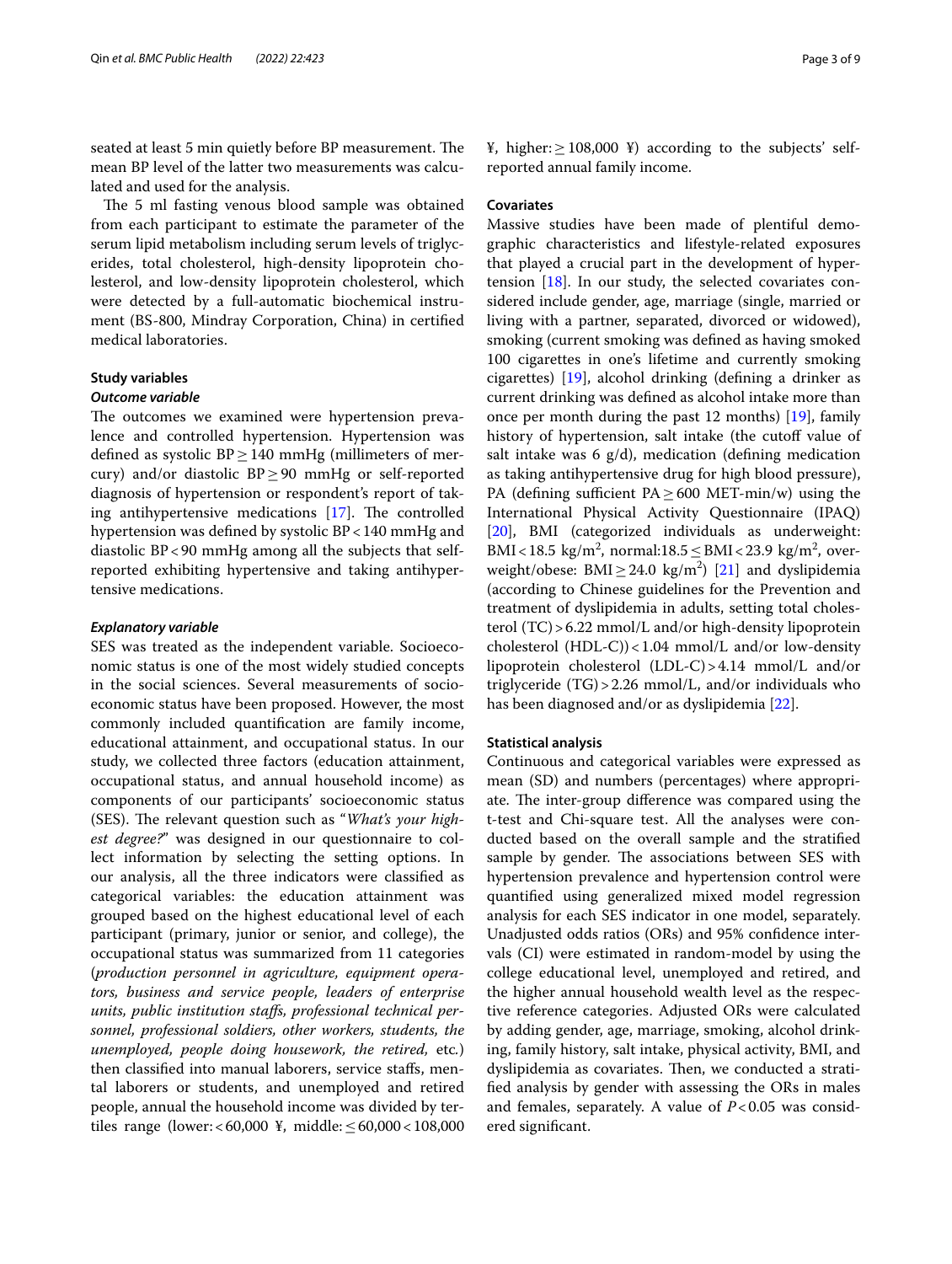The data were double-entered and cleaned with Epi Data 3.1 (The Epi Data Association 2008, Odense, Denmark) and analyzed by SPSS version 20.0 for Windows (SPSS Inc., Chicago, IL, USA).

## **Results**

The participants' characteristics were shown in Table [1](#page-4-0). 60,283 (43.7 $\pm$ 16.4 years) adults aged over 18 years completed the survey by 29,848 males (49.5%) and 30,435 females (50.5%). Females (44.0 $\pm$ 16.1 years) were slightly older than males (43.4 $\pm$ 16.7 years) and there was a signifcant diference between gender groups (*P*<0.001). The mean values of systolic and diastolic blood pressure were higher in males  $(P<0.001)$ . The prevalence of hypertension was 26.0%, and it was higher in males (28.7%) than in females (23.4%). The hypertension control rate was 61.1%, while was higher in females (63.2%) than in males (59.4%). There were significant differences in the characteristics including marriage, education attainment, occupation status, annual household income, smoking status, alcohol drinking, family history, salt intake, physical activity, BMI, and dyslipidemia between genders  $(P<0.001)$ .

Table [2](#page-5-0) presents the relation between SES and hypertension for overall participants and subpopulations of each gender. For the overall study sample, after adjustment for potential confounding factors and communities-level clustering efects, the odds ratios were 1.56 (95% CI: 1.43,1.70) and 1.41 (95%CI: 1.33,1.49) with subjects receiving primary education or junior/senior education compared with people receiving college education of developing hypertension. Compared to the unemployed and retired population, participants were signifcantly less likely to sufer from hypertension in the mental laborers and students ( $OR = 0.70$ , 95% CI: 0.65,0.75), service stafs (OR=0.76, 95% CI: 0.70,0.83), and manual laborers ( $OR = 0.88$ , 95% CI: 0.83,0.94), respectively. The odds of developing hypertension were 1.35-fold  $(OR=1.35,$ 95% CI: 1.19,1.52) in adults with lower annual household income as compared with those with higher annual household income. There were no significant differences between the middle annual household income group and the higher ( $OR = 1.10$ , 95% CI: 0.98,1.22). Stratified analyses suggested similar SES-hypertension associations by gender.

We further investigated the association between socioeconomic status classifcation and controlled hypertension (Table [3](#page-6-0)). After adjustments for potential confounding factors, the odds of controlled hypertension were 0.76 times (0.67 to 0.86) for subjects with Junior/ Senior school education than subjects with college school education, and subjects with primary school education showed 0.51 times (0.44 to 0.59), respectively. The odds of controlled hypertension were higher in the mental laborers /students category ( $OR = 1.30$ , 95% CI: 1.13,1.48) and lower in the manual laborers' category  $(OR=0.75, 95\%)$ CI: 0.67,0.85), compared with the unemployed and the retired, respectively. The odds of controlled hypertension decreased 0.27-fold (OR=0.73, 95% CI: 0.59,0.90) in adults with lower annual household income as compared with those with higher annual household income. Further stratifcation by gender, the association of all the SES categories and controlled hypertension remained relatively stable except the lower annual household income category in females.

# **Discussion**

This study contributes to current researches investigating the association between SES with both hypertension prevalence and hypertension control rate. We found roughly steep gradients of the association between educational attainment, occupational status, and annual household income with hypertension prevalence and hypertension control rate.

Delayed diagnosis inevitably leads to delayed treatment and control, which can have serious health consequences. As is well-known, the harmful efects of high blood pressure can be contained if blood pressure is under control. For example, the mortality of cardiovascular or cerebrovascular diseases can be decreased by hypertension control  $[23]$ . However, hypertension is more difficult to control as an increased chronic disease than acute infectious diseases in current China during the epidemiological transition.

In recent years, the medical system reform was further deepened, and more attention were paid to the health inequality in China. Nowadays, both the prevalence and the treatment of hypertension are related to the imbalance of social and economic levels. In addition to individual factors, the comprehensive level of regional development also has an important impact on people's health. The allocation and accessibility of medical and health resources, as well as diferent infuencing factors such as the social insurance system, could afect the occurrence and development of chronic diseases in China. However, there is a lack of efective research with a large scale of data focusing on the association of individual factors afecting by regional economic development and hypertension in terms of prevalence and the control, especially the regulation determinants of individual SES in Nanjing, China. Understanding the factors related to SES is important for guiding the implementation of hypertension prevention and control policies.

Evidence showed the low-SES population was known to have an unhealthy lifestyle resulting in the development of poor eating habits, infuencing behaviors related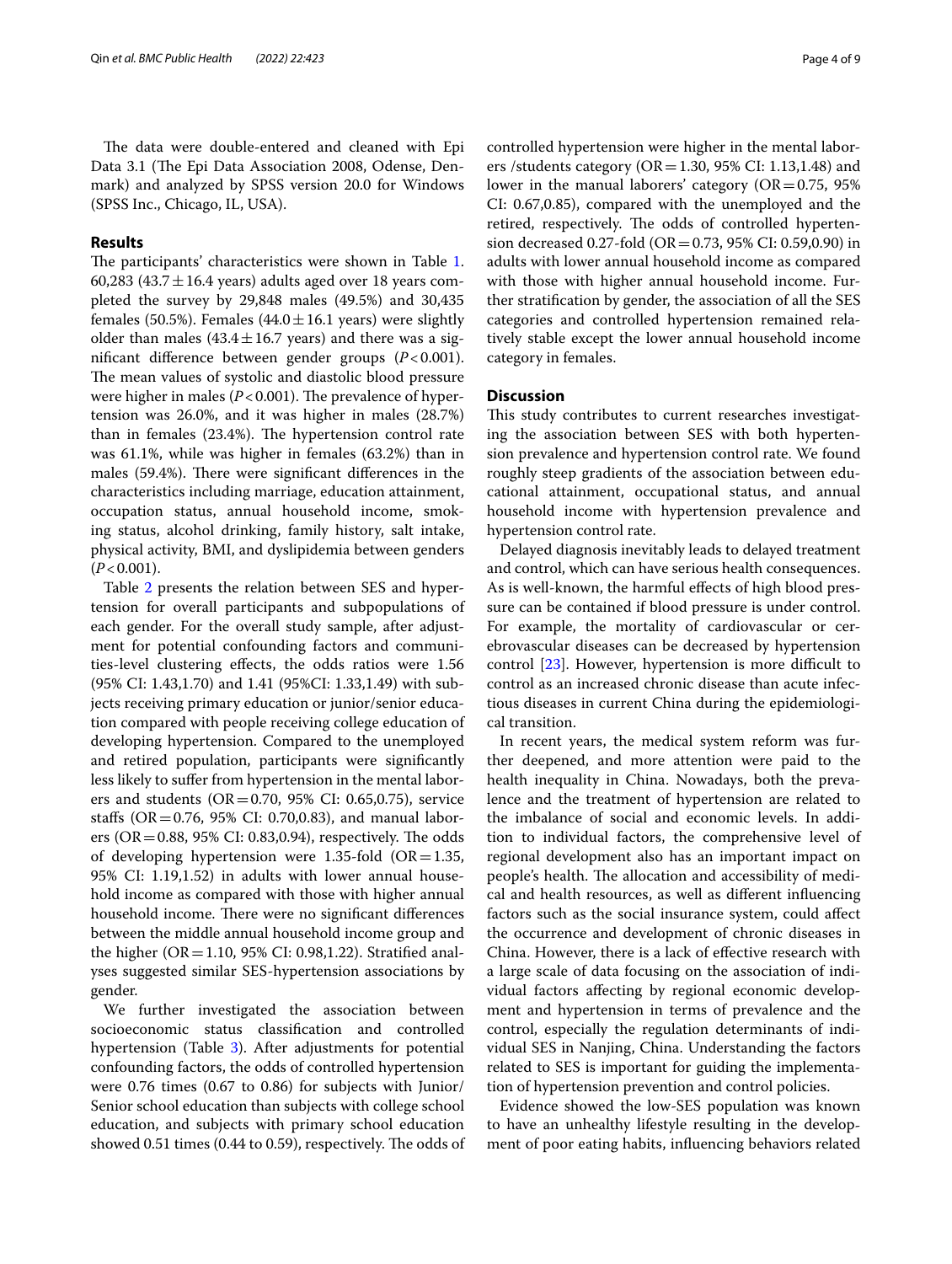# <span id="page-4-0"></span>**Table 1** Main characteristics of the study participants recruited

| <b>Characteristics</b>                                  | <b>Overall</b> | Male          | Female        | P value |
|---------------------------------------------------------|----------------|---------------|---------------|---------|
|                                                         | $N = 60,283$   | $N = 29,848$  | $N = 30,435$  |         |
| age, mean (SD)                                          | 43.7 (16.4)    | 43.4 (16.7)   | 44.0 (16.1)   | < 0.001 |
| Systolic blood pressure (mmHg), mean (SD)               | 123.5 (18.9)   | 125.7 (17.4)  | 121.3(20.1)   | < 0.001 |
| Diastolic blood pressure (mmHg), mean (SD)              | 77.3 (14.0)    | 78.8 (14.0)   | 75.9 (13.8)   | < 0.001 |
| Hypertension prevalence, n (%)                          | 15,686 (26.0)  | 8579 (28.7)   | 7107 (23.4)   | < 0.001 |
| Hypertension control rate, n (%) <sup>a</sup>           | 5797 (61.1)    | 3032(59.4)    | 2765 (63.2)   | < 0.001 |
| Marriage, n (%)                                         |                |               |               |         |
| Single                                                  | 10,556 (17.5)  | 6043 (20.2)   | 4513 (14.8)   | < 0.001 |
| Married or living with a partner                        | 47,536 (78.9)  | 23,039 (77.2) | 24,497 (80.5) |         |
| Separated, divorced or widowed                          | 2191 (3.6)     | 766 (2.6)     | 1425 (4.7)    |         |
| Education, n (%)                                        |                |               |               |         |
| College                                                 | 27,805 (46.1)  | 14,626 (49.0) | 13,179 (43.3) | < 0.001 |
| Junior/Senior                                           | 27,020 (44.8)  | 13,434 (45.0) | 13,586 (44.6) |         |
| Primary                                                 | 5458 (9.1)     | 1788 (6.0)    | 3670 (12.1)   |         |
| Occupation, n (%)                                       |                |               |               |         |
| Unemployed and retired people                           | 16,516 (27.4)  | 5841 (19.6)   | 10,675 (35.1) | < 0.001 |
| Mental laborers/Students                                | 23,241 (38.6)  | 12,853 (43.1) | 10,388 (34.1) |         |
| Service staff                                           | 7192 (11.9)    | 3489 (11.7)   | 3703 (12.2)   |         |
| Manual laborers                                         | 13,334 (22.1)  | 7665 (25.7)   | 5669 (18.6)   |         |
| Annual household income, tertiles range(¥) <sup>b</sup> |                |               |               |         |
| Higher ( $\geq$ 108,000)                                | 4586 (34.3)    | 2212 (35.7)   | 2374 (33.2)   | < 0.001 |
| Middle $(\leq 60,000 < 108,000)$                        | 5411 (40.5)    | 2560 (41.3)   | 2851 (39.9)   |         |
| Lower $(< 60,000)$                                      | 3358 (25.1)    | 1430 (23.1)   | 1928 (27.0)   |         |
| Smoking, n (%)                                          |                |               |               |         |
| Nonsmoker                                               | 46,861 (77.7)  | 16,878 (56.5) | 29,983 (98.5) | < 0.001 |
| Smoker                                                  | 13,422 (22.3)  | 12,970 (43.5) | 452 (1.5)     |         |
| Alcohol drinking, n (%)                                 |                |               |               |         |
| Non drinker                                             | 42,631 (70.7)  | 15,616 (52.3) | 27,015 (88.8) | < 0.001 |
| Drinker                                                 | 17,652 (29.3)  | 14,232 (47.7) | 3420 (11.2)   |         |
| Family history, n (%)                                   |                |               |               |         |
| No                                                      | 32,565 (61.9)  | 16,312 (63.3) | 16,253 (60.6) | < 0.001 |
| Yes                                                     | 20,011 (38.1)  | 9462 (36.7)   | 10,549 (39.4) |         |
| Salt intake, n (%)                                      |                |               |               |         |
| Lower $(< 6 q)$                                         | 10,546 (17.5)  | 5081 (17.0)   | 5465 (18.0)   | 0.003   |
| Higher $( \geq 6 q)$                                    | 49,737 (82.5)  | 24,767 (83.0) | 24,767 (83.0) |         |
| Physical activity, n (%)                                |                |               |               |         |
| Sufficient                                              | 49,548 (82.2)  | 24,238 (81.2) | 25,310 (83.2) | < 0.001 |
| Insufficient                                            | 10,735 (17.8)  | 5610 (18.8)   | 5125 (16.8)   |         |
| BMI(kg/m <sup>2</sup> ), n (%)                          |                |               |               |         |
| Underweight                                             | 2551 (4.2)     | 786 (2.6)     | 1765 (5.8)    | < 0.001 |
| Normal                                                  | 31,810 (52.8)  | 13,811 (46.3) | 17,999 (59.1) |         |
| Overweight/obese                                        | 25,922 (43.0)  | 15,251 (51.1) | 10,671 (35.1) |         |
| Dyslipidemia, n (%)                                     |                |               |               |         |
| No                                                      | 43,190 (71.6)  | 20,663 (69.2) | 22,527 (74.0) | < 0.001 |
| Yes                                                     | 17,093 (28.4)  | 9185 (30.8)   | 7908 (26.0)   |         |

<sup>a</sup> The controlled hypertension was defined by systolic BP<140 mmHg and diastolic BP<90 mmHg among the subjects that self-reported exhibiting hypertensive and taking antihypertensive medications

b Annual household income was collected from 13,355 subjects providing verifed information about their family's income(male 6202, female 7153)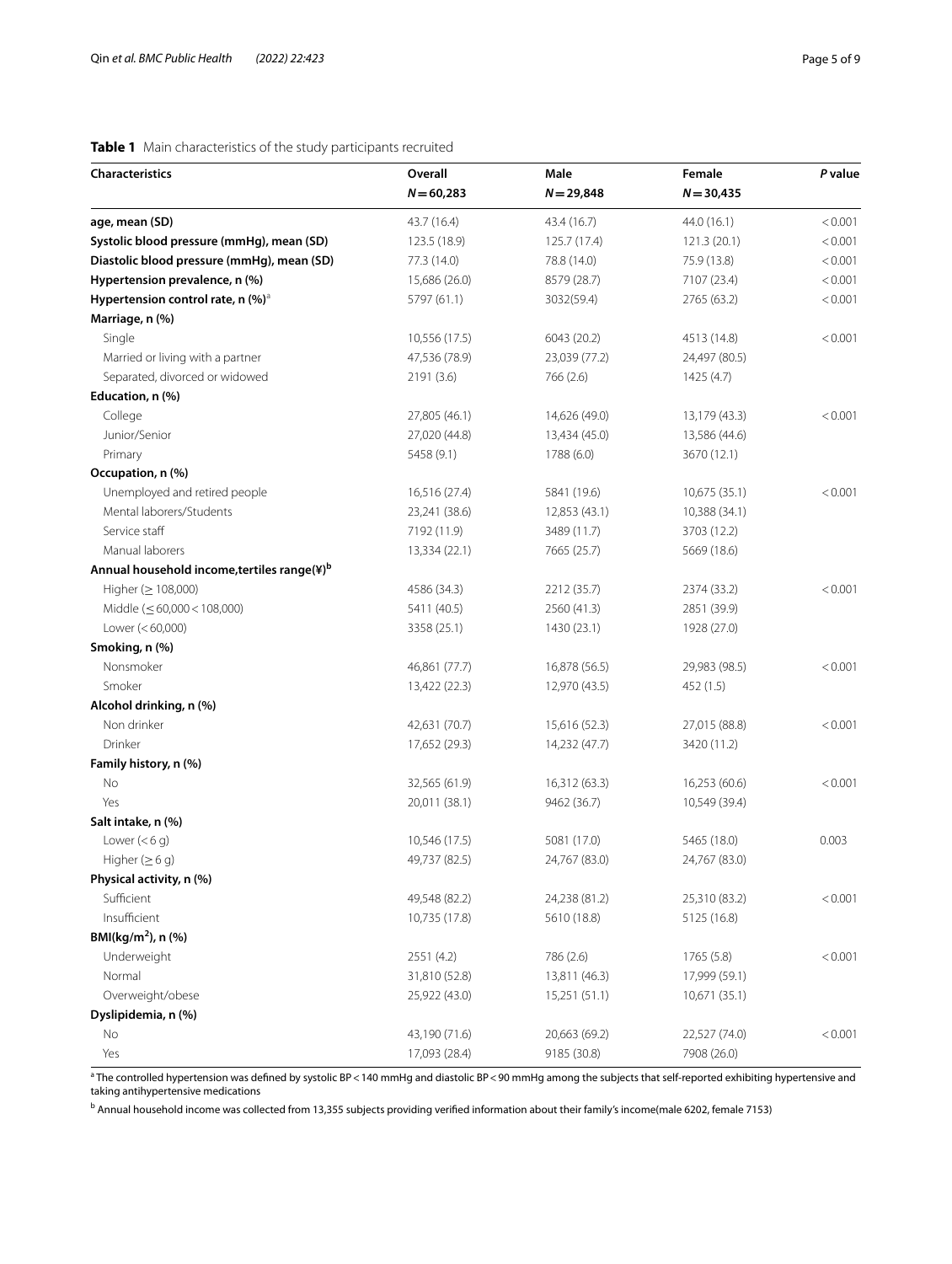| Characteristics                                        | Overall (N = 60,283)                   |                  |                                    | Male(N = 29,848)                       |                  |                                    | Female (N = 30,435)                    |                     |                        |
|--------------------------------------------------------|----------------------------------------|------------------|------------------------------------|----------------------------------------|------------------|------------------------------------|----------------------------------------|---------------------|------------------------|
|                                                        | hypertension (n/%)<br>individuals with | OR(95%Cl)        | OR(95%CI) <sup>b</sup><br>Adjusted | hypertension (n/%)<br>individuals with | OR(95%Cl)        | OR(95%CI) <sup>c</sup><br>Adjusted | hypertension (n/%)<br>individuals with | OR(95%Cl)           | OR(95%Cl)+<br>Adjusted |
| Education, n (%)                                       |                                        |                  |                                    |                                        |                  |                                    |                                        |                     |                        |
| College                                                | 3491 (12.6)                            | Ref              | Ref                                | 2487 (17.0)                            | Ref              | Ref                                | 1004(7.6)                              | Ref                 | Ref                    |
| Junior/Senior                                          | 9486 (35.1)                            | 3.94 (3.77,4.12) | 1.41 (1.33, 1.49)                  | 5161 (38.4)                            | 3.15 (2.98,3.33) | 1.28 (1.19,1.38)                   | 4325 (31.8)                            | 6.04 (5.60,6.51)    | 1.62 (1.48,1.78)       |
| Primary                                                | 2709 (49.6)                            | 7.19 (6.74,7.67) | 1.56 (1.43, 1.70)                  | 931 (52.1)                             | 5.55 (5.01,6.16) | 1.40 (1.23, 1.59)                  | 1778 (48.4)                            | 12.17 (11.08,13.36) | 1.75(1.55, 1.97)       |
| Occupation, n (%)                                      |                                        |                  |                                    |                                        |                  |                                    |                                        |                     |                        |
| Unemployed and<br>retired people                       | 8172 (49.5)                            | Ref              | Ref                                | 3493 (59.8)                            | Ref              | Ref                                | 4679 (43.8)                            | Ref                 | Ref                    |
| Mental laborers/<br><b>Students</b>                    | 3129 (13.5)                            | 0.14(0.15, 0.16) | 0.70(0.65, 0.75)                   | 2275 (17.7)                            | 0.14(0.13, 0.15) | 0.74(0.67, 0.81)                   | 854 (8.2)                              | 0.11(0.10, 0.12)    | 0.64(0.58, 0.71)       |
| Service staff                                          | 1113 (15.5)                            | 0.19 (0.17,0.20) | 0.76 (0.70,0.83)                   | 639 (18.3)                             | 0.15(0.14, 0.17) | 0.73 (0.64,0.83)                   | 474 (12.8)                             | 0.18(0.17, 0.21)    | 0.83(0.73, 0.94)       |
| Manual laborers                                        | 3272 (24.5)                            | 0.33 (0.31,0.35) | 0.88(0.83, 0.94)                   | 2172 (28.3)                            | 0.26 (0.25,0.28) | 0.89 (0.81,0.98)                   | 1100 (19.4)                            | 0.31 (0.28,0.33)    | (0.88)(0.81, 0.97)     |
| Annual household income,tertiles range(*) <sup>ª</sup> |                                        |                  |                                    |                                        |                  |                                    |                                        |                     |                        |
| Higher ( $\geq$ 108,000)                               | 1242(27.1)                             | Ref              | Ref                                | 731 (33.0)                             | Ref              | Ref                                | 511 (21.5)                             | Ref                 | Ref                    |
| $(\leq 60,000 < 108,000)$<br>Middle                    | 2139 (39.5)                            | 1.81 (1.65,1.97) | 1.10(0.98, 1.22)                   | 1129(44.1)                             | 1.65 (1.46,1.87) | 1.02 (0.88,1.19)                   | 1010 (35.4)                            | 2.03 (1.79,2.31)    | 1.16(0.99, 1.36)       |
| Lower $(< 60,000)$                                     | 1508 (44.9)                            | 2.23 (2.02,2.46) | 1.35(1.19, 1.52)                   | 715 (50.0)                             | 2.05 (1.78,2.36) | 1.41 (1.18,1.68)                   | 793 (41.1)                             | 2.58 (2.25,2.97)    | 1.29 (1.08,1.53)       |

<span id="page-5-0"></span>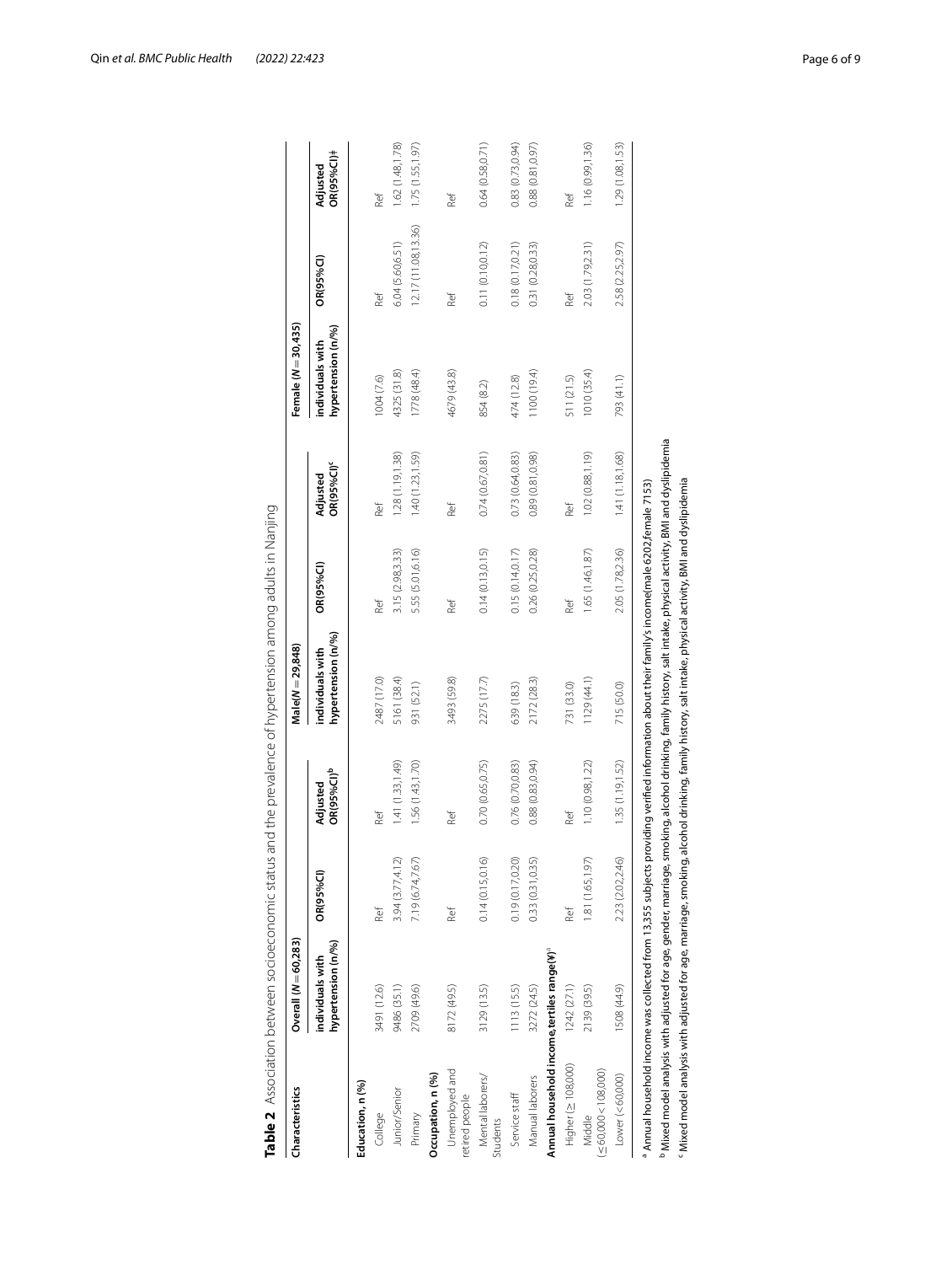| Characteristics                                         | Overall (N = 9485)                               |                   |                                          | $Male(N = 5108)$                                 |                   |                                    | Female $(N=4377)$                                |                  |                        |
|---------------------------------------------------------|--------------------------------------------------|-------------------|------------------------------------------|--------------------------------------------------|-------------------|------------------------------------|--------------------------------------------------|------------------|------------------------|
|                                                         | individuals with<br>hypertension<br>control(n/%) | OR(95%Cl)         | <b>OR(95%CI)<sup>c</sup></b><br>Adjusted | individuals with<br>hypertension<br>control(n/%) | <b>OR(95%CI)</b>  | OR(95%CI) <sup>d</sup><br>Adjusted | individuals with<br>hypertension<br>control(n/%) | <b>OR(95%CI)</b> | OR(95%Cl)+<br>Adjusted |
| Education, n (%)                                        |                                                  |                   |                                          |                                                  |                   |                                    |                                                  |                  |                        |
| College                                                 | 1205 (66.9)                                      | Ref               | Ref                                      | 849 (65.0)                                       | Ref               | Ref                                | 356 (72.1)                                       | Ref              | Ref                    |
| Junior/Senior                                           | 3690 (62.0)                                      | 0.78(0.69, 0.87)  | 0.76 (0.67,0.86)                         | 1885 (58.9)                                      | 0.74 (0.65,0.86)  | 0.76 (0.66,0.88)                   | 1805 (65.7)                                      | 0.73 (0.59,0.91) | 0.80 (0.64,0.99)       |
| Primary                                                 | 902 (52.0)                                       | 0.53 (0.46,0.61)  | 0.51 (0.44,0.59)                         | 298 (49.7)                                       | 0.52 (0.43,0.64)  | 0.54 (0.43,0.66)                   | 604 (53.2)                                       | 0.45 (0.35,0.57) | 0.51 (0.39,0.65)       |
| Occupation, n (%)                                       |                                                  |                   |                                          |                                                  |                   |                                    |                                                  |                  |                        |
| Unemployed and<br>retired people                        | 3488 (60.9)                                      | Ref               | Ref                                      | 1512 (58.7)                                      | Ref               | Ref                                | 1976 (62.7)                                      | Ref              | Ref                    |
| Mental laborers/<br>Students                            | 1089 (67.6)                                      | 1.35(1.19, 1.52)  | 1.30(1.13, 1.48)                         | 758 (65.2)                                       | 1.32(1.14, 1.53)  | 1.24 (1.04, 1.48)                  | 331 (74.0)                                       | 1.68(1.34,2.11)  | 1.45(1.14, 1.85)       |
| Service staff                                           | 289 (62.0)                                       | 1.05 (0.87, 1.28) | 0.99 (0.81,1.22)                         | 158 (57.9)                                       | 1.00 (0.77, 1.29) | 0.94(0.72, 1.24)                   | 131 (67.9)                                       | 1.22 (0.89,1.67) | 1.07 (0.77, 1.48)      |
| Manual laborers                                         | 931 (55.4)                                       | 0.78 (0.69,0.87)  | 0.75 (0.67,0.85)                         | 604 (55.2)                                       | 0.84 (0.72,0.97)  | 0.79(0.68, 0.94)                   | 327 (55.7)                                       | 0.74(0.61, 0.88) | 0.68 (0.56,0.82)       |
| Annual household income, tertiles range(*) <sup>b</sup> |                                                  |                   |                                          |                                                  |                   |                                    |                                                  |                  |                        |
| Higher ( $\geq$ 108,000)                                | 449 (59.2)                                       | Ref               | Ref                                      | 259 (58.2)                                       | Ref               | Ref                                | (5.09) 061                                       | Ref              | Ref                    |
| $(\leq 60,000 < 108,000)$<br>Middle                     | 931 (58.3)                                       | 0.96(0.80, 1.16)  | 0.99 (0.82,1.20)                         | 434 (57.6)                                       | 0.97 (0.76,1.24)  | 0.98 (0.77,1.26)                   | 397 (59.2)                                       | 0.95 (0.71,1.26) | 1.02(0.76, 1.37)       |
| Lower (< 60,000)                                        | 471 (50.2)                                       | 0.72(0.59, 0.88)  | 0.73 (0.59,0.90)                         | 205 (46.4)                                       | 0.63 (0.48,0.82)  | 0.63 (0.48,0.84)                   | 266 (53.6)                                       | 0.79 (0.59,1.07) | 0.82(0.59, 1.12)       |

<span id="page-6-0"></span>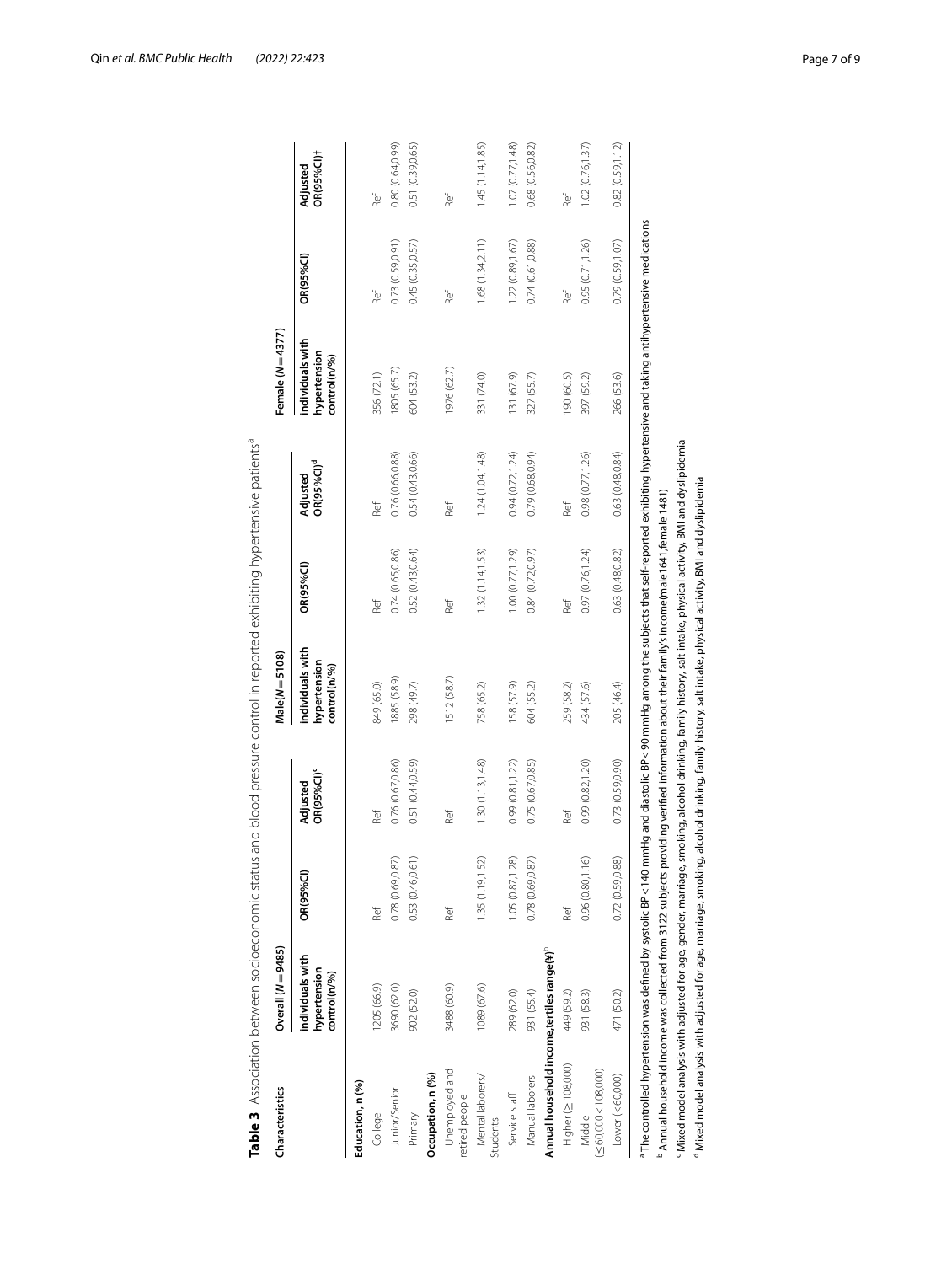to cigarette smoking and alcohol consumption, as well as insufficient PA  $[24]$  $[24]$ . As a final result, they were more likely to be exposed to numerous risk factors and, therefore, causing an obviously excessive burden of disease including hypertension, while the three components of SES might explain the causes of the consequence [\[25](#page-8-18)]. Education levels are determined in early adulthood and generally remain constant, unlike the other socioeconomic indicators that are more easily changed. For this reason, education is most widely used in the measurement of SES in epidemiological studies [[26\]](#page-8-19). In our analysis, educational attainment was an important SES indicator, which was observed to have a strong association with the prevalence and control rate of hypertension. The result was consistent with the previous studies [[27,](#page-8-20) [28\]](#page-8-21). People with higher education may have more chances to know health knowledge on hypertension and subsequently have a healthier lifestyle, like they were more likely to take exercise, to drink moderately, to receive preventive medical care, and were less likely to smoke [[29\]](#page-8-22), to keep blood pressure steady, which could decrease or delay the occurrence of hypertension or the complications of hypertension [\[23](#page-8-16), [30,](#page-8-23) [31](#page-8-24)]. Education structures occupation type and income to a certain extent. Thus, to control the incidence of hypertension in adults, one major step is to increase their awareness of health care, especially behavior intervention in the low education population. Likewise, more strategies should be enhanced on promoting the level of education universally and urgently. Compared to the manual laborers, subjects who worked as service staf or mental laborers/students had a relatively lower prevalence rate of hypertension in our study, while the elderly retired people and the unemployed reported a reverse higher risk of getting hypertension. A plausible interpretation is that the hypertensive factors, such as social psychological factors, working overtime, high temperature and noisy environment, and other occupational factors are more common in manual laborers [\[32](#page-8-25), [33](#page-8-26)]. By using the advantages of occupational sites, implementing interventions for high-risk groups and the whole population to reduce cardiovascular risk factors is possible to achieve the greater efect of preventing cardiovascular diseases as well as reducing the burden of cardiovascular diseases. From this, it is undoubtedly an efective way to carry on some health related lectures as well as early screening of hypertension among the occupational population to raise awareness to control and prevent hypertension. Higher annual household income indicated decreasing risk of hypertension and an increasing control rate in our study, which was in line with the existing research results  $[34]$  $[34]$ . This could be attributed to the fact that people with higher income can contact with precise healthcare systems more frequently. Furthermore, they may be more interested in maintaining a good body through proper exercise, a balanced diet, and a healthy lifestyle. In other words, people with higher annual household incomes are more likely to live or work in a healthy environment thus have a greater chance of a delayed onset of developing high blood pressure or having their blood pressure controlled adequately.

Regarding the strengths of this study, this survey included a large number of representative subjects in Nanjing, China.The second strength is that, in addition to gender, age, marriage, smoking, alcohol drinking, family history, salt intake, physical activity, BMI, and dyslipidemia, community-level potential clustering-efects were also considered in using the mixed-efects regression analysis.

Several limitations of our study must be noted when interpreting these fndings. First, the association between SES and hypertension does not imply any causal relationship, as it was observed in a cross-sectional study. The second might be the potential recall bias because the hypertension information at the time of flling out the questionnaire was self-reported by the subjects. Thirdly, there might be other factors that were not considered in our analysis. Therefore, reliable cohort studies are needed to verify our results in the future.

In conclusion, socioeconomic status played an important role in hypertension prevalence and hypertension control among adults in Nanjing, China. Strategies for hypertension prevention and control should especially focus on people in the vulnerable lower SES groups.

## **Abbreviations**

SES: Socioeconomic status; BP: Blood pressure;OR:Odds ratio; CI: Confdence interval; CVDs: Cardiovascular diseases; PA: Physical activity; PPS: Probability proportion to size; BMI: Body mass index; TC: Total cholesterol; HDL-C: Highdensity lipoprotein cholesterol; LDL-C: Low-density lipoprotein cholesterol; TG: Triglyceride.

#### **Acknowledgements**

Our special thanks go to all the dedicated investigators and participants in data collection.

## **Authors' contributions**

Conceived, designed and directed the study: ZQ, CL and XH. Data collection: ZQ,CL,SQ, HZ, JW, WW, QY, HY, CW and XH. Analyzed the data: ZQ and XH. Wrote the paper: ZQ, CL and XH. Critical revision of the manuscript: ZQ,CL,SQ, HZ, JW, WW, QY, HY, CW and XH. The author(s) read and approved the fnal manuscript.

#### **Funding**

This work was supported by Nanjing Medical Science and Technique Development Foundation, China (ZKX18049).

#### **Availability of data and materials**

Availability of data and materials may be made available upon reasonable request from the corresponding author.